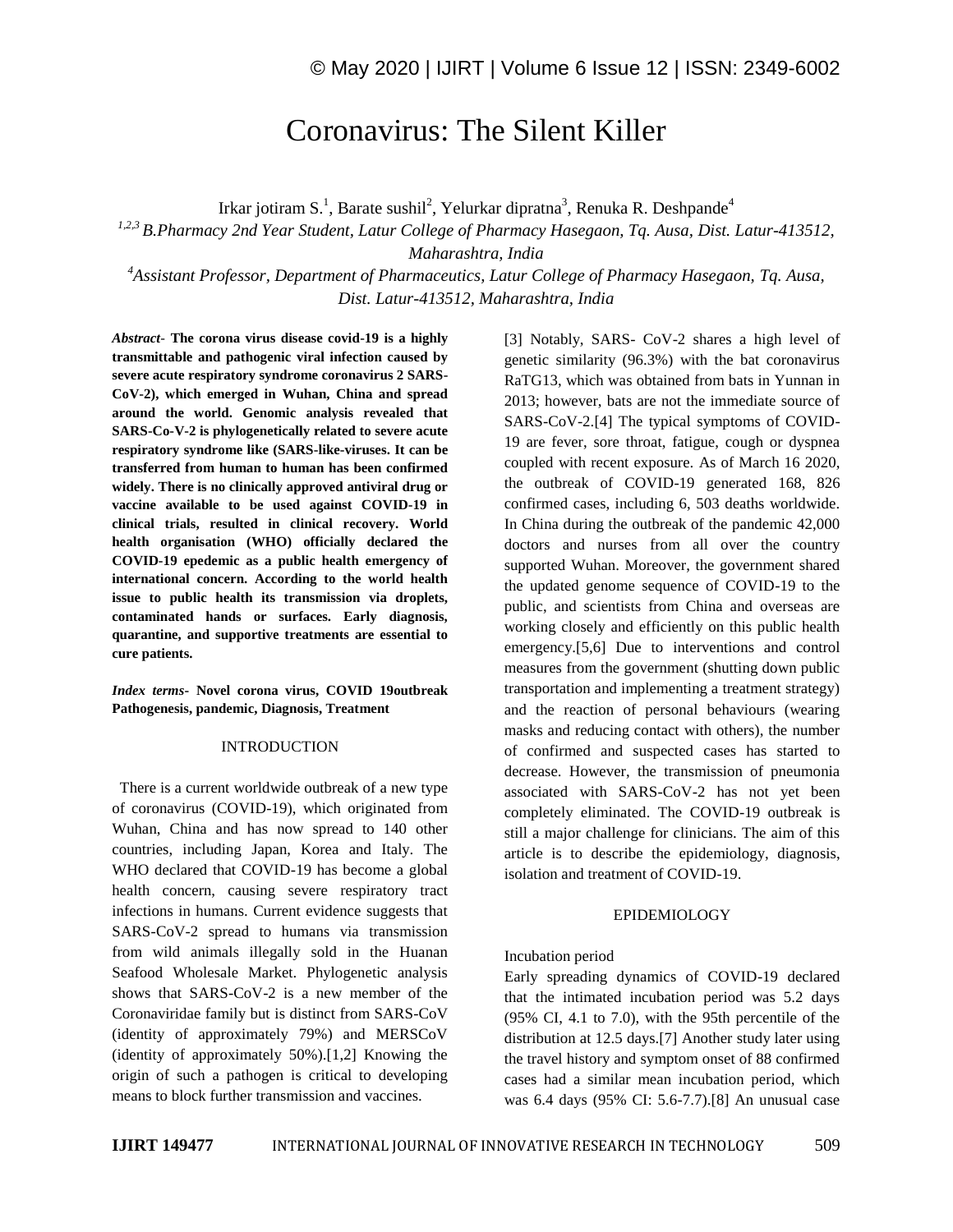was reported, in which the incubation period was as long as 19 days.[9] Notably, a long incubation time means adjustments in screening and control policies.[10] The 19-day incubation period is a low probability event, and experts suggest 14 days for quarantine.

#### Basic reproductive number

The basic reproduction number is model-based and largely depends on the epidemiological setting and the most important parameter to determine the intrinsic transmissibility. The early outbreak data largely follow exponential growth. Different models based on the clinical progression of the disease were devised to estimate the basic reproductive number. In the early stages of corona, the pandemic twice in size every 7.4 days, and the basic reproductive number was estimated to be 2.2.[7] Another study estimated a similar reproductive number, which ranged from 2.24 to 3.58.[11] However, a deterministic compartmental model devised based on the likelihood and a model analysis showed that the control reproduction number may be as high as 6.47.[12] As noted in the paper, this basic reproductive number is higher because the estimation accounts for three to four generations of viral transmission and intensive social contacts. The basic reproductive number estimated by the majority of studies ranges from 2.24 to 3.58.[13] which is slightly higher than that of SARS.

## Virology-pathogenesis

Coronaviruses are viruses whose genome structure is well known among all RNA viruses. Two-thirds of RNA they have encodes viral polymerase (RdRp), RNA synthesis materials, and two large nonstructural polyproteins that are not involved in host response modulation (ORF1a-ORF1b). The other one-third of the genome encodes four structural proteins (spike (S), envelope (E), membrane (M) ve nucleocapsid (N), and the other helper proteins.[52,53] Although the length of the CoV genome shows high variability for ORF1a/ORF1b and four structural proteins, it is mostly associated with the number and size of accessory proteins.[52,53]The first step in virus infection is the interaction of sensitive human cells with Spike Protein. Genome encoding occurs after entering to the cell and facilitates the expression of the genes,that encode useful accessory proteins, which advance the adaptation of CoVs to their human host.[53] Genome changes resulting from recombination, gene exchange, gene insertion, or deletion are frequent among CoVs, and this will take place in future outbreaks as in past epidemics. As a result of the studies, the CoV subfamily is rapidly expanding with new generation sequencing applications that improve the detection and definition of novel CoV species. In conclusion, CoV classification is continually changing. According to the most recent classification of The International Committee on Taxonomy of Viruses (ICTV), there are four genera of thirty-eight unique species.[54] SARS-CoV and MERS-CoV that attach to the host cell respectively bind to cellular receptor angiotensinconverting enzyme 2 (SARS-CoV associated) and cellular receptor of dipeptidyl peptidase 4 (MERS-CoV associated).[55] After entering the cell, the viral RNA manifest itself in the cytoplasm. Genomic RNA is encapsulated and polyadenylated, and encodes different structural and non-structural polypeptide genes. These polyproteins are split by proteases that exhibit chymotrypsin-like activity.[53,55] The resulting complex drives (-) RNA production through both replication and transcription. During replication, full-length (-) RNA copies of the genome are produced and used as a template for full-length  $(+)$ RNA genomes.[52,53] During transcription, a subset of 7-9 sub-genomic RNAs, including those encoding all structural proteins, are produced by discontinuous transcription. Viral nucleocapsids are combined from genomic RNA and R protein in the cytoplasm and then are budded into the lumen of the endoplasmic reticulum. Virions are then released from the affected cell through exocytosis. The released viruses can infect kidney cells, liver cells, intestines, and T lymphocytes, as well as the lower respiratory tract, where they form the main symptoms and signs.[55] Remarkably, CDT lymphocytes were found to be lower than 200 cells/mm3 in three patients with SARS-CoV infection. MERS-CoV is able to infect human dendritic cells and macrophages in-vitro. T lymphocytes are also a target for the pathogen due to the properties CD26 rosettes. This virus can make the antiviral T-cell response irregular due to the stimulation of T-cell apoptosis, thus causing a collapse of the immune system.[56,57]

Sources & Modes of transmission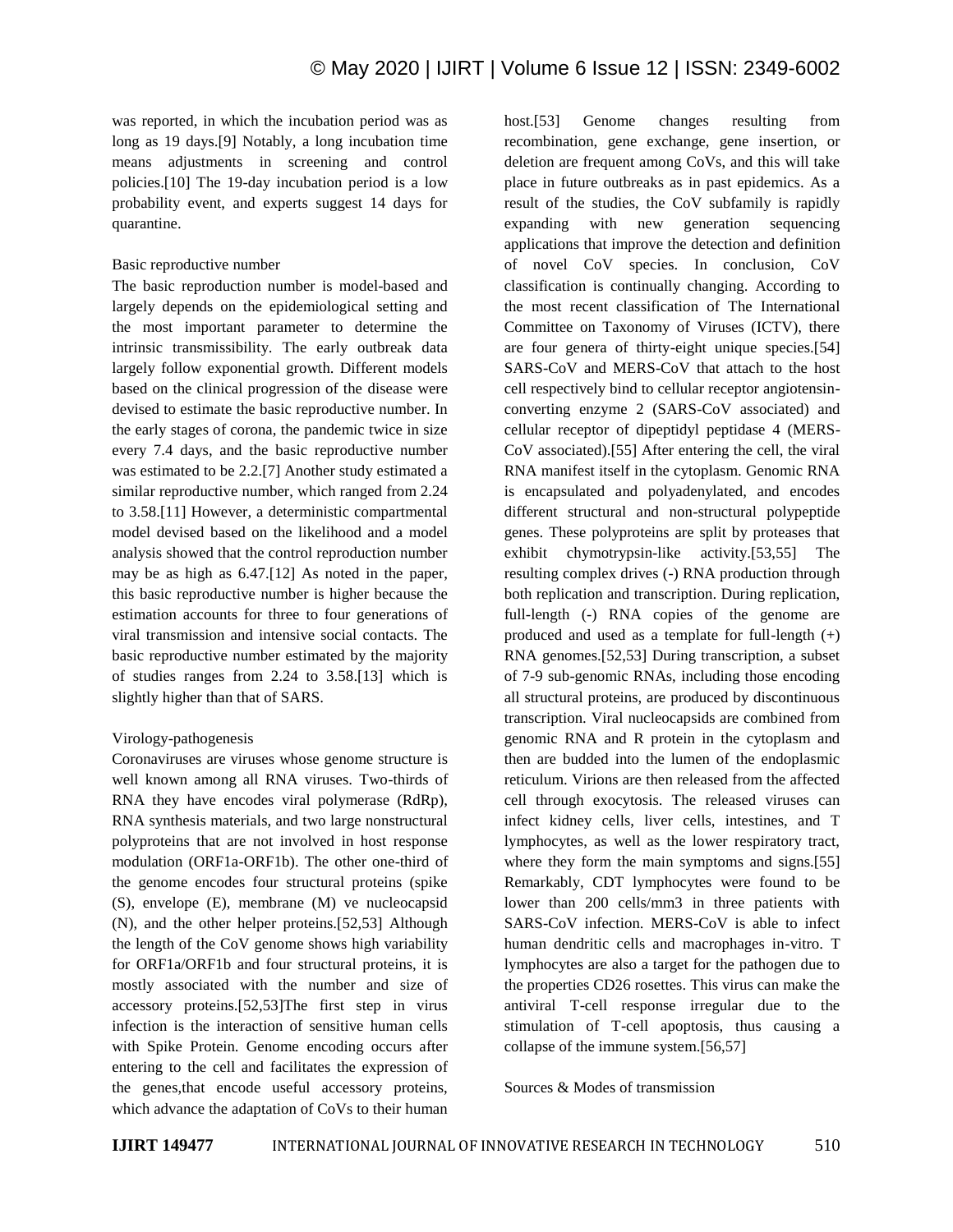CoVs is also known as a novel respiratory tract virus in the samples collected from the individuals who present symptoms of respiratory tract infection in 1962.[63] This is a huge family of viruses that are commonly present in many animal categories, including cattle, cats, and bats. Rarely, animal CoVs can affect on humans and, as a result, may spread among humans during epidemics such as MERS, SARS, and COVID-19.[61-62] At the onset of major outbreaks caused by CoVs, palm cats have been proposed to be a natural reservoir of Human CoVs for SARS and dromedary camels for MERS.[58] However, more advanced virological and genetic studies have shown that bats are reservoir hosts of both SARS-CoV and MERS- CoV and before these viruses spread to humans, they use the other responsible animals as intermediate hosts. Studies have reported that most of the bat CoVs are the gene source of alpha-CoV and beta-CoVs, while most of the bird CoVs are the gene source of gamma-CoVs and delta-CoVs.[58] In recent studies, it has been seen that the novel virus causing epidemics coincides with the CoV isolated in bats. Presence of wild animal trade in Huanan Seafoods Market where the first cases appeared, supports this finding.[59,60] After the first outbreak, secondary cases began to be reported after approximately ten days. Moreover, while these new patients had no link with the marketplace, they had a history of link with humans there. Confirmed recent reports from many infected healthcare workers in Wuhan show that human- tohuman transmission can occur. As in SARS and MERS epidemics in the past, human- to human transmission has accelerated the spread of the outbreak and case reports have also started from other states of China. The first non-Chinese case of the infection, which spread to the Chinese provinces, and then to the Asian continent, was reported from Thailand on January 13, 2020.The case reported being a Chinese tourist who has traveled to Thailand and had no epidemiologic connection with the marketplace.[64] Other cases from oversea countries such as the USA and France have continued to be reported.[65] Often, the human-to-human transmission occurs with close contact. The transmission primarily occurs when an infected person sneezes and through the respiratory droplets produced just as the spread of influenza and other respiratory pathogens. These droplets can settle in the mouth or nasal mucosa and lungs of people with inhaled air. Currently, it remains unclear whether a person can be infected by COVID-19 by touching an infected surface or object and then touching their mouth, nose, or possibly eyes.[66] Typically, like most respiratory viruses, it is considered to be the most contagious when people are most symptomatic. However, cases, who were infected from an asymptomatic person in the prodrome period of COVID-19, were also reported. Sufficient data are not available on infectiousness of the disease and research is ongoing.[67]





Figure 1: Coronavirus virion structure shown with structural proteins.

N: Nucleocapsid protein; S: Spike protein, HE: Hemagglutinin-Esterase E: Envelope protein [68]

## DIAGNOSIS

Rapid and accurate detection of COVID-19 is crucial to control outbreaks in the community and in hospitals [14]. Current diagnostic tests for coronavirus include reverse-transcription polymerase chain reaction (RT-PCR), real-time RT-PCR (rRT-PCR), and reverse transcription loop-mediated isothermal amplification (RT‐LAMP) [15,16]. RT-LAMP has similar sensitivity to rRT-PCR, is highly specific and is used to detect MERS-CoV [17,18]. According to current diagnostic criteria founded by the China.

## TREATMENT

Currently, no medication is recommended to treat COVID-19, and no cure is available. Antibiotics aren't effective against viral infections such as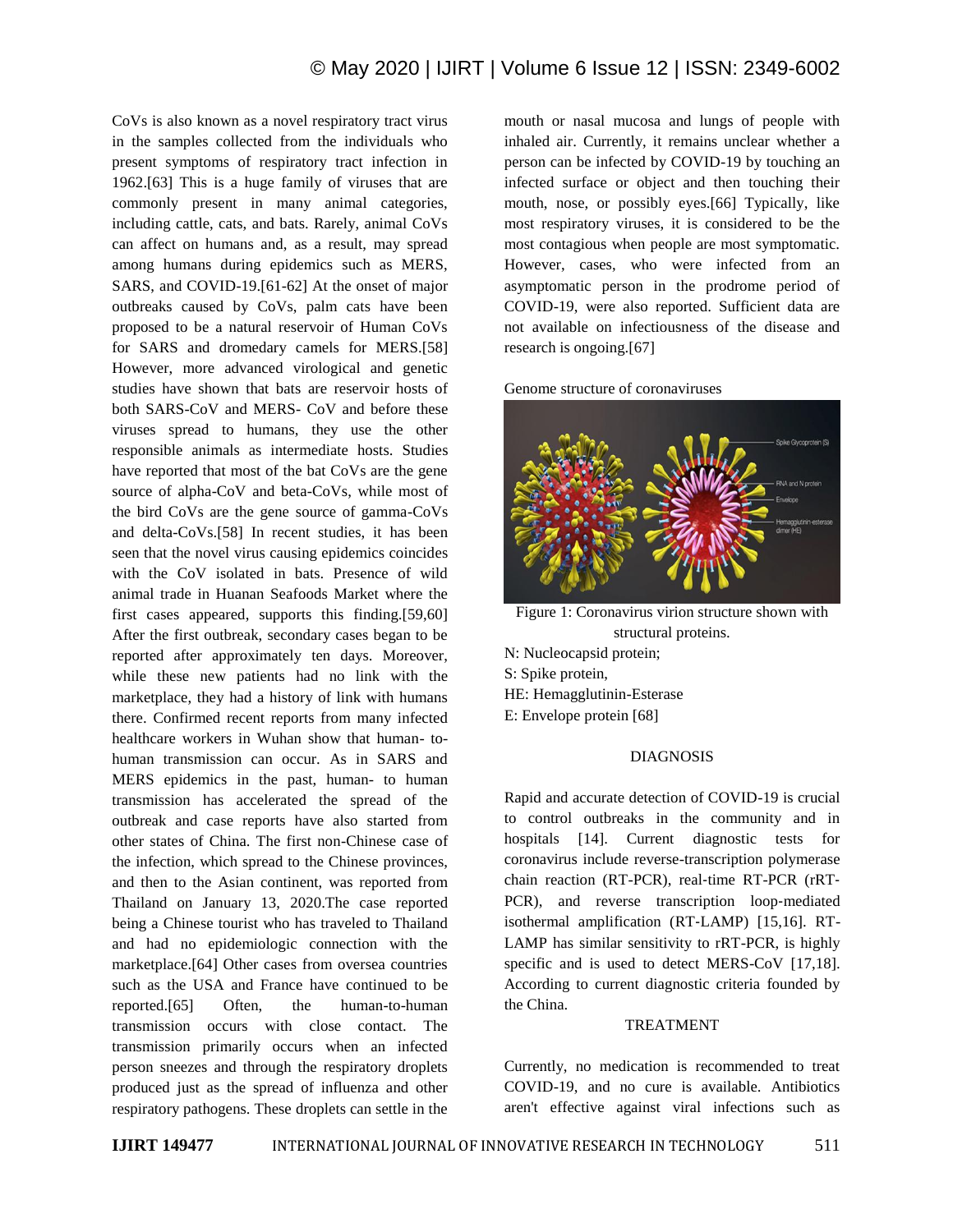COVID-19. Researchers are testing a variety of possible treatments. The U.S. Food and Drug Administration granted permission for some medications approved for other diseases to be used to treat severe COVID-19 when no other options are available. Two malaria drugs — hydroxychloroquine and chloroquine — and an antiviral drug, remdesivir, have been approved for this use.

## Chloroquine and hydroxychloroquine

Chloroquine is a widely-used antimalarial and autoimmune disease drug that has been reported to be a potential broad-spectrum antiviral drug [56], [57], [58]. Chloroquine is known to block virus infection by increasing endosomal pH required for virus/cell fusion, as well as interfering with the glycosylation of cellular receptors of SARS-CoV [59]. The first results obtained from more than 100 patients showed the apparent efficacy of chloroquine in terms of reduction of exacerbation of pneumonia, duration of symptoms and delay of viral clearance, all in the absence of severe side effects [60]. Chloroquine was included in the recommendations for the prevention and treatment of COVID-19 pneumonia [60,61]. The optimal dosage of chloroquine for SARS-CoV-2 will need to be assessed in future trials [62].

Hydroxychloroquine is a chloroquine analog for which there are fewer concerns about drug-drug interactions [63]. In the previous SARS outbreak, hydroxychloroquine was reported to have anti-SARS-CoV activity in vitro [64]. Using physiologicallybased pharmacokinetic (PBPK) models, hydroxychloroquine was found to be more potent than chloroquine in SARS-CoV-2-infected Vero cells [65]. Cytokines IL-6 and IL-10 have been reported to be increased in response to SARS-CoV-2 infection [66,67]. This may progress to a cytokine storm, followed by multiorgan failure and death. Both chloroquine and hydroxychloroquine have immunomodulatory effects and can suppress the immune response [68,69]. Therefore, 21 clinical studies were launched by Chinese hospitals and the University of Oxford to evaluate the efficacy of these agents in COVID-19 infection (Table 2 ). It is also necessary to determine whether the benefit of chloroquine therapy depends on the age of the patient and the clinical presentation or stage of the disease [70]. If clinical data confirm the biological results, chloroquine and hydroxychloroquine may be used in prophylaxis as well as curative treatment for individuals exposed to SARS-CoV-2 [71].

| Symptoms of COVID-19 <sup>[5]</sup> |            |
|-------------------------------------|------------|
| Symptom                             | Range      |
| Fever                               | 83-99%     |
| Cough                               | 59-82%     |
| Loss of appetite                    | 40-84%     |
| Fatigue                             | 44-70%     |
| Shortness of breath                 | 31-40%     |
| Coughing up sputum                  | 28-33%     |
| Muscle aches and pains              | $11 - 35%$ |

#### **CONCLUSIONS**

There has been a rapid surge in research in response to the outbreak of COVID-19. During this early period, published research primarily explored the epidemiology, causes, clinical manifestation and diagnosis, as well as prevention and control of the novel coronavirus. Although these studies are relevant to control the current public emergency, more high-quality research is needed to provide valid and reliable ways to manage this kind of public health emergency in both the short- and long-term.

#### REFERENCES

- [1] Alexander, M. (2020). The new Jim Crow: Mass incarceration in the age of colorblindness (10th ed.). The New Press.
- [2] Ansell, D. A. (2017). The death gap: How inequality kills. University of Chicago Press. https://doi.org/10.7208/chicago/9780226428291. 001.0001
- [3] Bearman, A. (2020, April 7). How republicans exploited the coronavirus to steal a Wisconsin election. MotherJones. https://www.motherjones. com/politics/2020/04/wisconsin-votingcoronavirus/
- [4] Blackstock, U. (2020, April 2). COVID-19 may not discriminate based on race: But U.S. health care does [Interview]. PBS. https://www.pbs.org /newshour/show/covid-19-may-not-discriminatebased-on-race-but-u-s-health-care-does
- [5] Blow, C. (2020, April 1). The racial time bomb in the Covid-19 crisis. New York Times. https://www.nytimes.com/2020/04/01/opinion/co ronavirus-black-people.html?referringSource